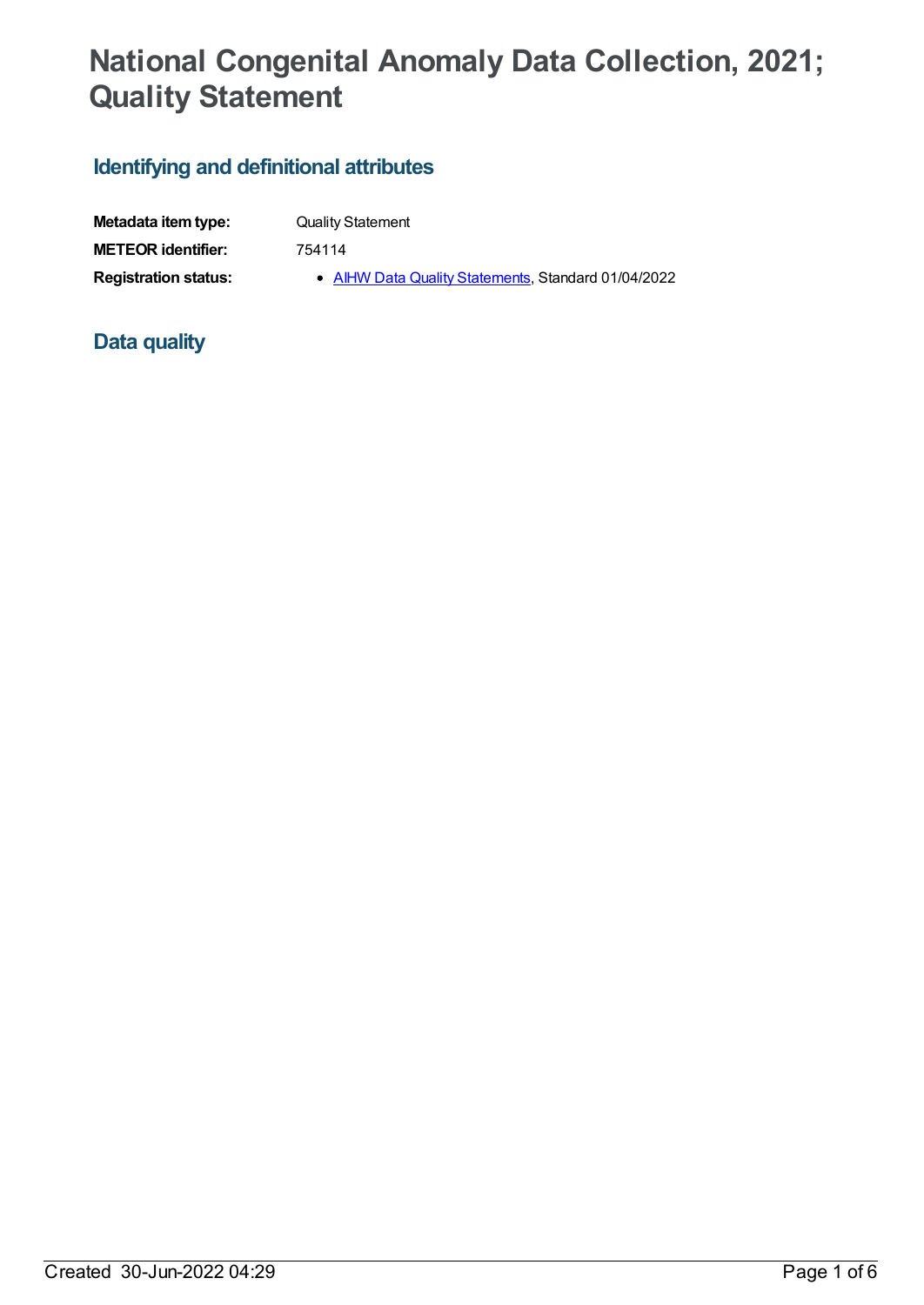The National Congenital Anomalies Data Collection (NCADC) is an Australian Institute of Health and Welfare (AIHW) collection of data relating to babies with a congenital anomaly. The AIHW collates data supplied from the states and territories of Australia and harmonises this data for national reporting. The AIHW does not source data on congenital anomalies independently.

The NCADC contains information on babies with diagnosed congenital anomalies and includes live births, stillbirths and terminations of pregnancy (where this data is available). Some baby and maternal data elements in the NCADC are sourced from the National Perinatal Data [Collection](file:///content/392479) (NPDC) and cases with congenital anomalies in the NCADC are linked to their respective NPDC record (for those cases that are in scope for the NPDC). This increases the range of information available about cases in the NCADC.

### **Summary of key issues**

### *Data availability*

- Data for the 2016 birth cohort are the first congenital anomalies data to be reported by the AIHW since 2008. This is the most recent data available across all reporting jurisdictions (New South Wales, Victoria, Queensland, South Australia, the Australian Capital Territory and Tasmania).
- Data for 2016 were not available for the Northern Territory and was not supplied by Western Australia in time for reporting.

#### *Data sources*

Data for the NDADC comes from various state and territory data collections. These may vary, for example with respect to: whether they are mandated for collection; the collection methods used; the classification system used to code anomalies; the notification period in use (ranging from the perinatal period only to up until 6 years of age); and the sources of notifications, including, congenital anomaly registers, perinatal collections and hospital admitted patient data collections. Some collections may incorporate notifications from pathology and cytogenetics laboratories, GPs and other health professionals.

More information about [jurisdictional](https://www.aihw.gov.au/reports/mothers-babies/congenital-anomalies-in-australia-2016) data sources can be found in *Congenital anomalies 2016*.

#### *Data quality and interpretation*

Every effort has been made to collect and report national congenital anomalies data consistently, by using common data specifications and reporting using a similar notification period and classification system—in this case the ninth edition of the International Statistical Classification of Diseases and Related Health Problems, 10th revision, Australian Modification (ICD-10-AM). However, there are differences in the scope and methods used to collect congenital anomalies data across jurisdictions that may impact national counts and comparability between jurisdictions.

The scope for reporting from the NCADC is different to the scope for reporting from jurisdictional congenital anomaly collections. Over 400 congenital anomalies are counted as inclusions for reporting in the NDADC. Reporting focuses on anomalies that have significant medical, social or cosmetic outcomes for an individual that were diagnosed in babies up to 12 months of age only. The numbers and rates presented will therefore underestimate the overall prevalence of congenital anomalies in Australia and may differ from those reported by individual jurisdictions. More information is available in *[Congenital](https://www.aihw.gov.au/reports/mothers-babies/congenital-anomalies-in-australia-2016) anomalies 2016*.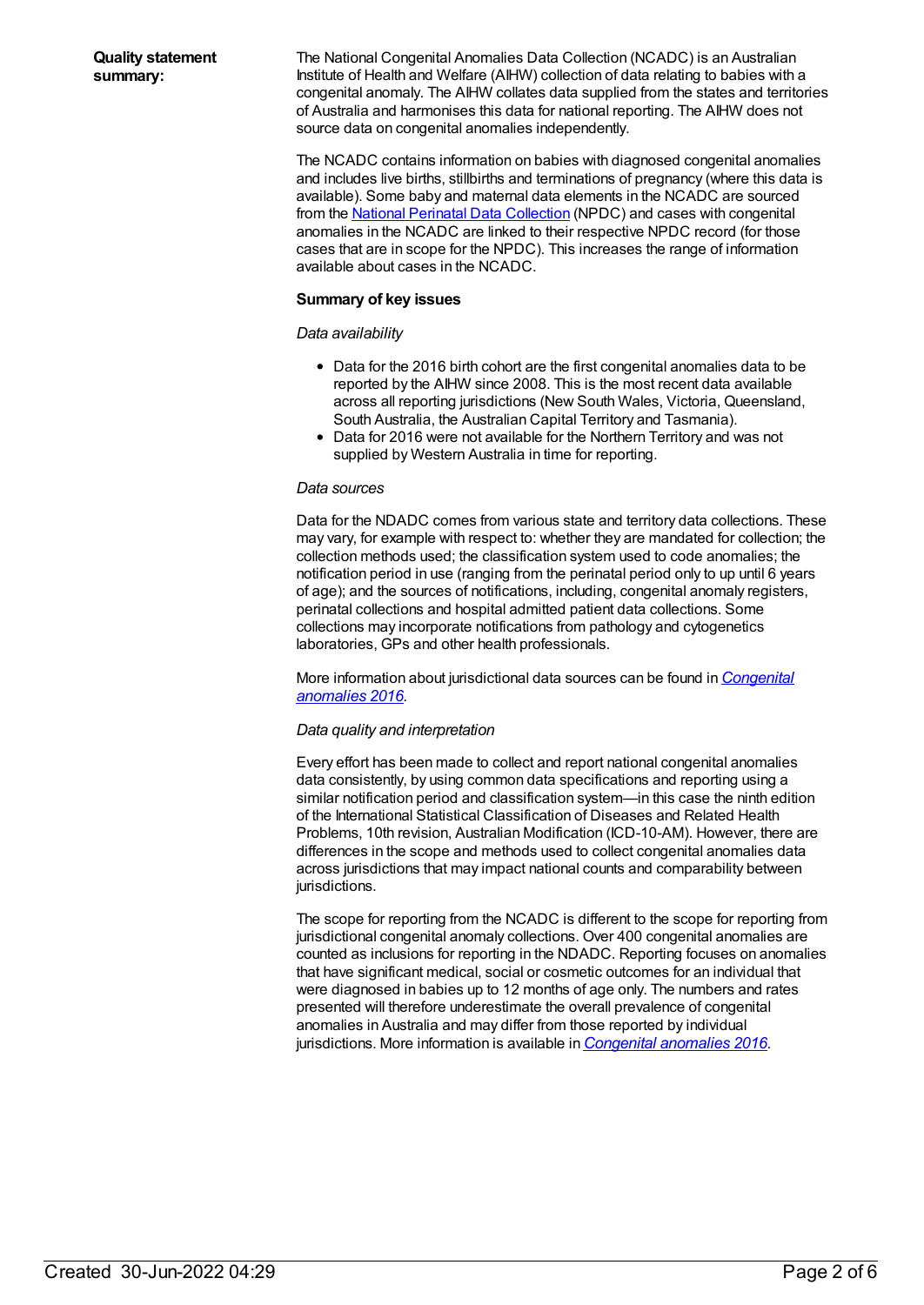**Institutional environment:** The Australian Institute of Health and Welfare (AIHW) is an independent corporate Commonwealth entity under the [Australian](https://www.legislation.gov.au/Details/C2018C00474) Institute of Health and Welfare Act 1987 (AIHW Act), governed by a [management](https://www.aihw.gov.au/about-us/our-governance) board and accountable to the Australian Parliament through the Health portfolio.

> The AIHW is a nationally recognised information management agency. Its purpose is to create authoritative and accessible information and statistics that inform decisions and improve the health and welfare of all Australians.

Compliance with confidentiality requirements in the AIHW Act, Privacy Principles in the [Privacy](https://www.legislation.gov.au/series/C2004A03712) Act 1988, (Cth) and AIHW's data governance arrangements ensures that the AIHW is well positioned to release information for public benefit while protecting the identity of individuals and organisations.

For further information, see the AIHW website [www.aihw.gov.au/about-us](http://www.aihw.gov.au/about-us), which includes details about the AIHW's governance [\(www.aihw.gov.au/about-us/our](http://www.aihw.gov.au/about-us/our-governance)governance) and vision and strategic goals [\(www.aihw.gov.au/about-us/our-vision](http://www.aihw.gov.au/about-us/our-vision-and-strategic-goals)and-strategic-goals).

Data for the NCADC are supplied to the AIHW by state and territory health authorities, under individual agreement between AIHW and each state and territory.

The AIHW is the data custodian of the NCADC and receives, compiles, and validates the NCADC data in collaboration with the state or territory health authority that supplied the data. State and territory health authorities retain ownership of the jurisdictional level data and must approve any jurisdictional level output before it is released.

The AIHW is responsible for managing the NCADC and coordinates the National Congenital Anomaly AdvisoryGroup (NCAAG). The NCAAG was set up in 2019 to oversee the process of data collection and reporting for the NCADC and the AIHW works closely with NCAAG members on the collection and reporting of congenital anomalies data and data development.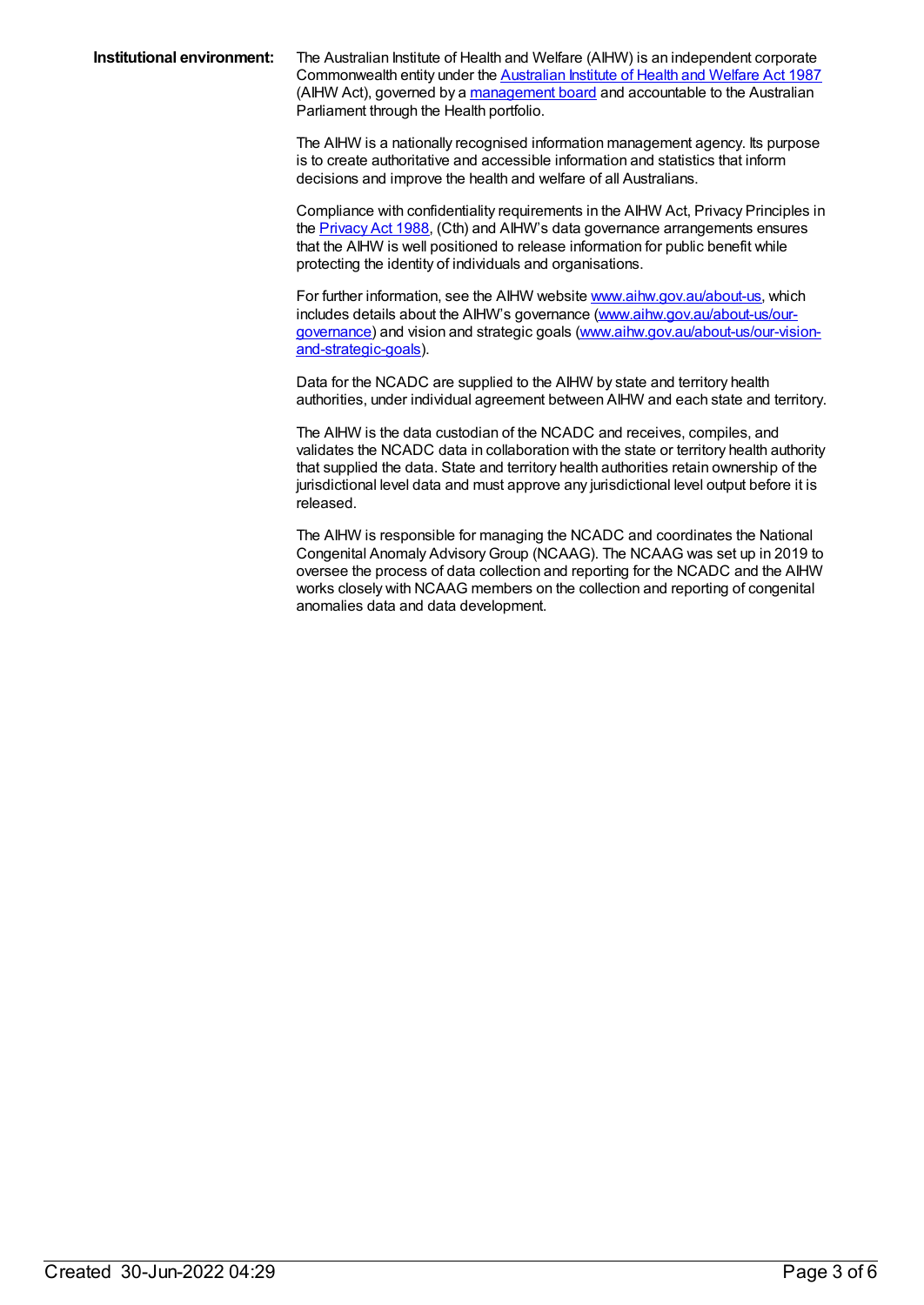| <b>Timeliness:</b>    | Data for the 2016 birth cohort is the first congenital anomalies data to be reported<br>by the AIHW since 2008. This is the most recent data available across all reporting<br>jurisdictions. The NCADC are sourced from various state and territory data<br>collections and there are different processes involved in each jurisdiction to collect,<br>compile, link and validate data from multiple sources. Some congenital anomalies<br>collections have long notification periods (for example up to 5 or 6 years of age), so<br>data for a particular birth cohort may take years to finalise. Jurisdictions have noted<br>the following issues in the supply of congenital anomalies data:                                                                                   |
|-----------------------|-------------------------------------------------------------------------------------------------------------------------------------------------------------------------------------------------------------------------------------------------------------------------------------------------------------------------------------------------------------------------------------------------------------------------------------------------------------------------------------------------------------------------------------------------------------------------------------------------------------------------------------------------------------------------------------------------------------------------------------------------------------------------------------|
|                       | 1. Complexity of case ascertainment and data linkage processes                                                                                                                                                                                                                                                                                                                                                                                                                                                                                                                                                                                                                                                                                                                      |
|                       | Cases are difficult to accurately ascertain due to their low prevalence rates.<br>Jurisdictions have different methods of case ascertainment and rely on multiple<br>data sources to identify cases of anomalies. There may be timeliness issues due to<br>delays in the receipt of data from these different sources and a need to follow up<br>sources for case ascertainment. Linkage with other data collections takes time and<br>is resource intensive but improves case ascertainment.                                                                                                                                                                                                                                                                                       |
|                       | 2. Notification period                                                                                                                                                                                                                                                                                                                                                                                                                                                                                                                                                                                                                                                                                                                                                              |
|                       | Timeliness and availability of data is also dependent on the notification period<br>used. For some congenital anomaly collections (for example in those that collect<br>data until 6 years of age), the birth cohort data are incomplete for the first few years.                                                                                                                                                                                                                                                                                                                                                                                                                                                                                                                   |
|                       | Data for the 2016 birth cohort were requested by AIHW in a staggered approach<br>as jurisdictions advised they required a long lead time to provide congenital<br>anomaly data. Data for 2016 was not available for the Northern Territory and was<br>not supplied by Western Australia in time for reporting. For other jurisdictions, data<br>requests were sent between November 2019 and March 2020. Final submissions<br>were received from reporting jurisdictions by March 2021.                                                                                                                                                                                                                                                                                             |
|                       | The AIHW is proposing to collect and publish data from jurisdictions on an annual<br>basis. The first report based on 2016 birth cohort data was released on the 1 April<br>2022, see Congenital anomalies 2016.                                                                                                                                                                                                                                                                                                                                                                                                                                                                                                                                                                    |
|                       | The AIHW will continue to work with jurisdictional data custodians and the NCAAG<br>to develop strategies to improve the timeliness of the annual collection and<br>reporting of data for the NCADC.                                                                                                                                                                                                                                                                                                                                                                                                                                                                                                                                                                                |
| <b>Accessibility:</b> | Congenital anomalies 2016 is available for viewing on the AIHW website and is<br>the first national report based on data from the NCADC. It is a web report with<br>interactive data visualizations, data tables and technical notes. Information about<br>the various jurisdictional congenital anomaly collections and reporting is also<br>available in this report.                                                                                                                                                                                                                                                                                                                                                                                                             |
|                       | Requests for unpublished data can be made by contacting the AIHW on (02) 6244<br>1000, by email to info@aihw.gov.au or through the AlHW's custom Data on request<br>service. Requests that take longer than half an hour to compile are charged for on a<br>cost-recovery basis. Requests for access to unpublished data may require<br>additional approval from jurisdictional data custodians or the AIHW Ethics<br>Committee.                                                                                                                                                                                                                                                                                                                                                    |
| Interpretability:     | All statistical methods and concepts applied to the NCADC can be found in the<br>'Technical notes' in the web report Congenital anomalies 2016. Every effort has<br>been made to collect and report congenital anomalies data consistently, by using<br>common data specifications and reporting using a similar notification period<br>across jurisdictions. However, there are differences in the scope and<br>methodologies used to collect congenital anomalies data across jurisdictions and<br>the NCADC reflects these differences. This may impact national counts and<br>comparability between jurisdictions. See the 'Technical notes' for more information<br>about jurisdictional data sources and AIHW processes to integrate and harmonize<br>the data for reporting. |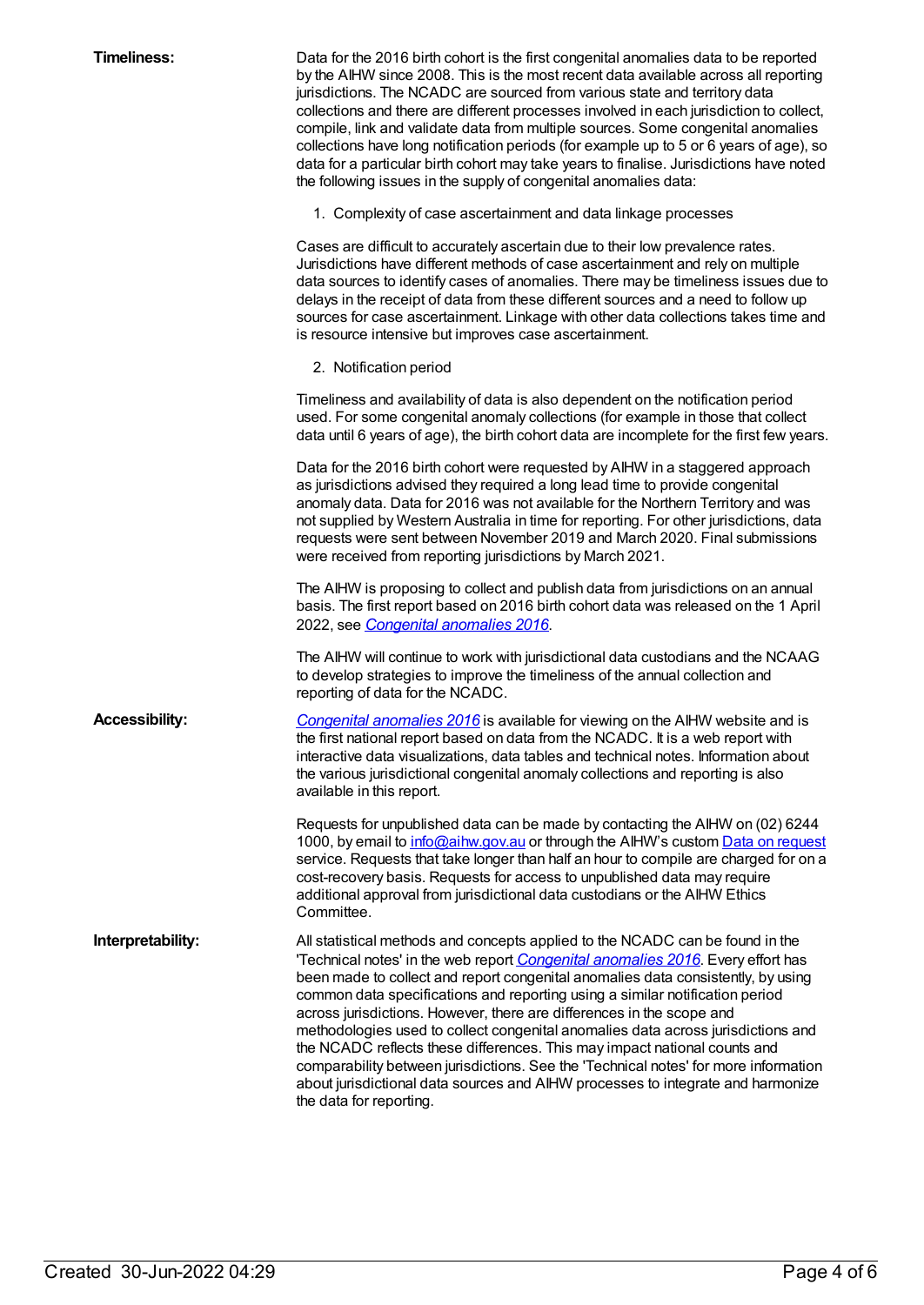**Relevance:** The purpose of the NCADC is to collect data relating to babies with congenital anomalies to inform policy development and planning and to drive improvements in healthcare outcomes. The NCADC data are compiled from various state and territory data collections. Data for the 2016 birth cohort are the latest data available across the states and territories and were supplied by all jurisdictions, except the Northern Territory and Western Australia. Data were requested on all cases of congenital anomalies in the 2016 birth cohort including among livebirths, stillbirths, and terminations of pregnancy (where data were available). This includes conditions in the ninth edition of the ICD10-AM, including Chapter 17 (Q00-Q99), P35 (congenital viral diseases) and P371 (congenital toxoplasmosis).

> In practice, what could be supplied varied by jurisdiction, and this had an impact on national reporting. National reporting includes over 400 congenital anomaly condition codes at the 4-character level of the ICD-10-AM, that have significant medical, social or cosmetic outcomes for an individual, and were diagnosed in the 2016 birth cohort up to 12 months of age. Anomalies that did not pose significant health issues for a baby were excluded. The anomaly inclusions and exclusions for reporting were agreed to by the NCAAG and are listed in the web report. To improve consistency, national data were harmonised for reporting, for example:

- AIHW mapped congenital anomaly data supplied on ICD-9-BPA (all data from South Australia and some records from New South Wales) to ICD-10- AM (ninth edition) to report data on a single classification.
- Most jurisdictions (except Tasmania) have a notification period for congenital anomaly collections up to 12 months of age, so this is used as the notification period for inclusion for reporting, even though some jurisdictions provided data based on notification periods greater than 12 months.
- Some anomalies were excluded from national reporting because data could not be supplied from all reporting jurisdictions or because they did not pose significant health issues (these are sometimes referred to in other literature as minor anomalies).
- Terminations under 20 weeks were excluded as this data were not available for all reporting jurisdictions.
- Only records able to be linked to the NPDC were included for reporting and records where state of birth was unknown were excluded.